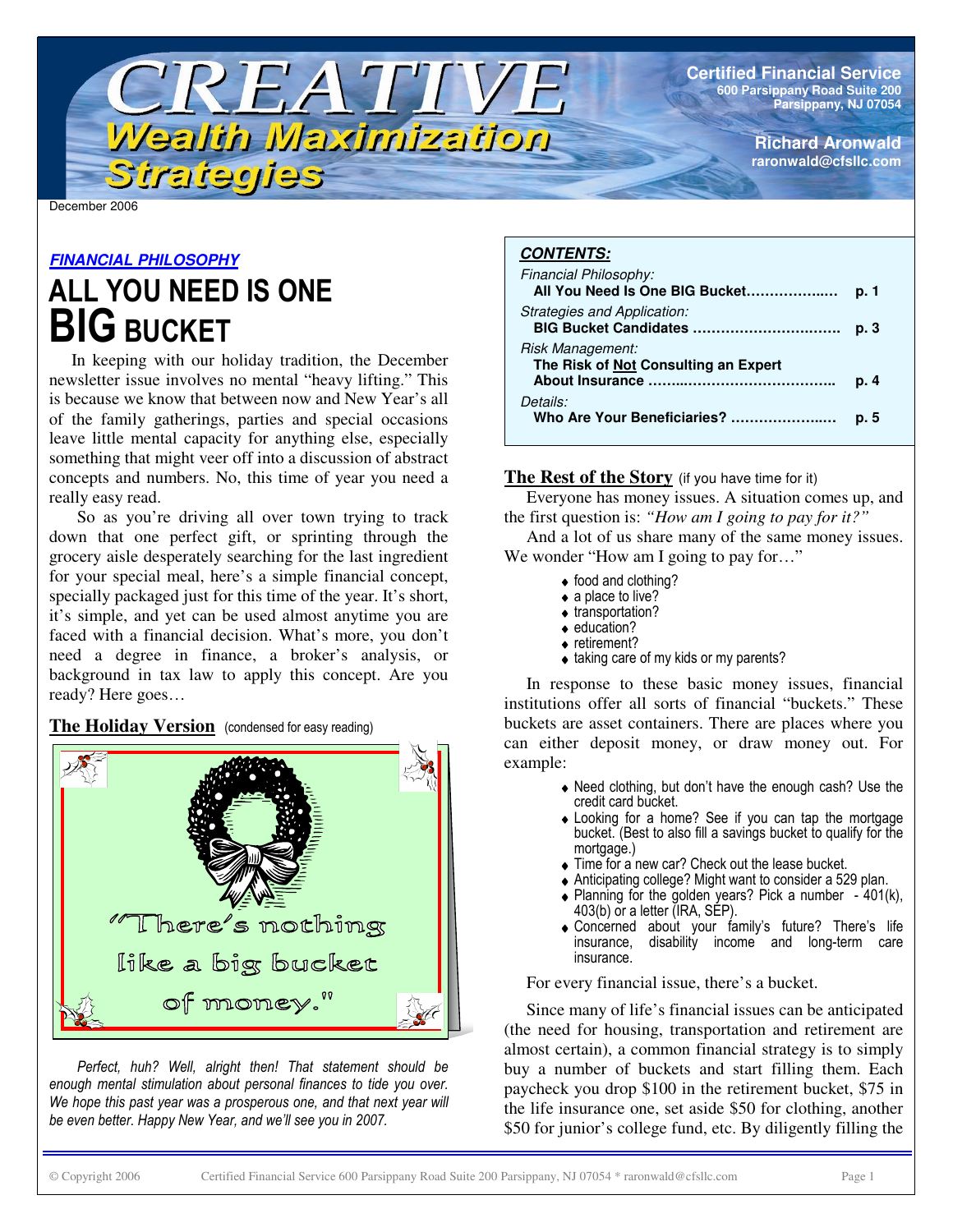buckets, you hope to always answer the how-am-I-goingto-pay-for-it questions. At least that's the theory.

#### **Flaws in the Multi-Bucket Approach**

But there can be several problems with this approach. The biggest practical obstacle to filling multiple buckets is there simply isn't enough money. As Mike Burrill notes on his company web site, mymoneyflow.com:

*"What we want competes with what we need. Important needs compete with each other. These competing demands on a limited money supply create tremendous pressure to cut corners and compromise on serious financial issues."*

For most of us, putting money in one bucket means not putting it in another. Will it be insurance or retirement or college education or housing? If you can't do it all, it means something's gotta go.

Another problem is that while many

financial issues can be anticipated, we cannot control the timing of every issue. In a perfect world, we may buy a new automobile every three years, our children will graduate from college after four years, and retirement will begin at age 60. If we could rely on financial issues occurring according to schedule, our buckets could be filled and emptied in a specific sequence. Thus, the car payment bucket would refill and empty on a three-year cycle, the money saved in the college fund would last exactly four years, and the cumulative deposits and compounding of the 401(k) would result in an adequate stream of income right on time.

But what happens if something goes awry? The market doesn't deliver anticipated rates of return. High gas prices make the car more expensive to drive and harder to sell. A son or daughter is accepted to a prestigious (and much more expensive) university. The job market softens, and salaries stagnate.

Unfortunately, some of the buckets people use to address their money issues may have limited flexibility or utility. They are designed to answer one financial issue, but aren't worth as much if tapped for other purposes. Sometimes the problem is timing ("substantial interest penalty for early withdrawal") or taxes (a penalty imposed on distributions before a certain age) or the way you use the funds (tuition is okay, a vacation home is not) or the capacity (only so much can be added each year). You might put a lot of money in a lot of buckets, only to find you don't have enough money in the right bucket at the right time.

#### **A BIG bucket: The answer for everything.**

Instead of a bunch of small buckets, each intended for a special purpose, what might be better is one big bucket that can be tapped for a variety of reasons. That way, there's money available – whatever the issue.



This one-size-fits-all idea may run counter to some current economic thinking. Economists would say that the variety of financial products and programs show a specialization of capital, and that specialization usually results in more efficiency and higher productivity. In other words, the aggregate amount of the small buckets would exceed the amount in the large bucket. Theoretically, this may be true. But the big-bucket-of-

> money concept has practical support – and some solid historical recommendations.

> According to Jewish and Christian tradition, Solomon was the wisest man in the ancient world. More than three thousand years ago, Solomon's words of wisdom were recorded in several books, including Proverbs and Ecclesiastes. While modern scholars are hesitant to definitively attribute the sayings of Ecclesiastes to Solomon, the book contains some timeless observations about the realities of life. For example:

#### *"A feast is made for laughter, and wine makes merry; but money is the answer for everything." (Ecclesiastes 10:19)*

The ancient writer understood that both a feast and wine were valuable things that could be used for specific purposes (laughter and merriment); but money could be used for anything, including producing laughter and merriment. By nature of its versatility, money was the better asset.

This ancient wisdom holds true today. To update the saying, we might put it this way:

#### *"A 401(k) is for retirement, and a 529 plan for college, but money is the answer for everything."*

Whether the issue is retirement, or a new car, or a college education, it doesn't really matter which bucket the money comes from; what's really important is that you have the money. And in light of everyone's inability to guarantee the timing and price of their financial issues, the strategy of accumulating a sizable amount in a big, multi-purpose bucket may be more practical than trying to adequately fill a bunch of smaller specialty buckets in a timely manner. Thus, we return to the Holiday version of our discussion:

### **"There's nothing like** a big bucket of money!"

By the way: Having a big bucket of money doesn't rule out the use of smaller buckets as well – especially after the big bucket is full. But in terms of financial priorities, you can make a strong argument for establishing a big bucket and filling it before moving on to other special-use buckets.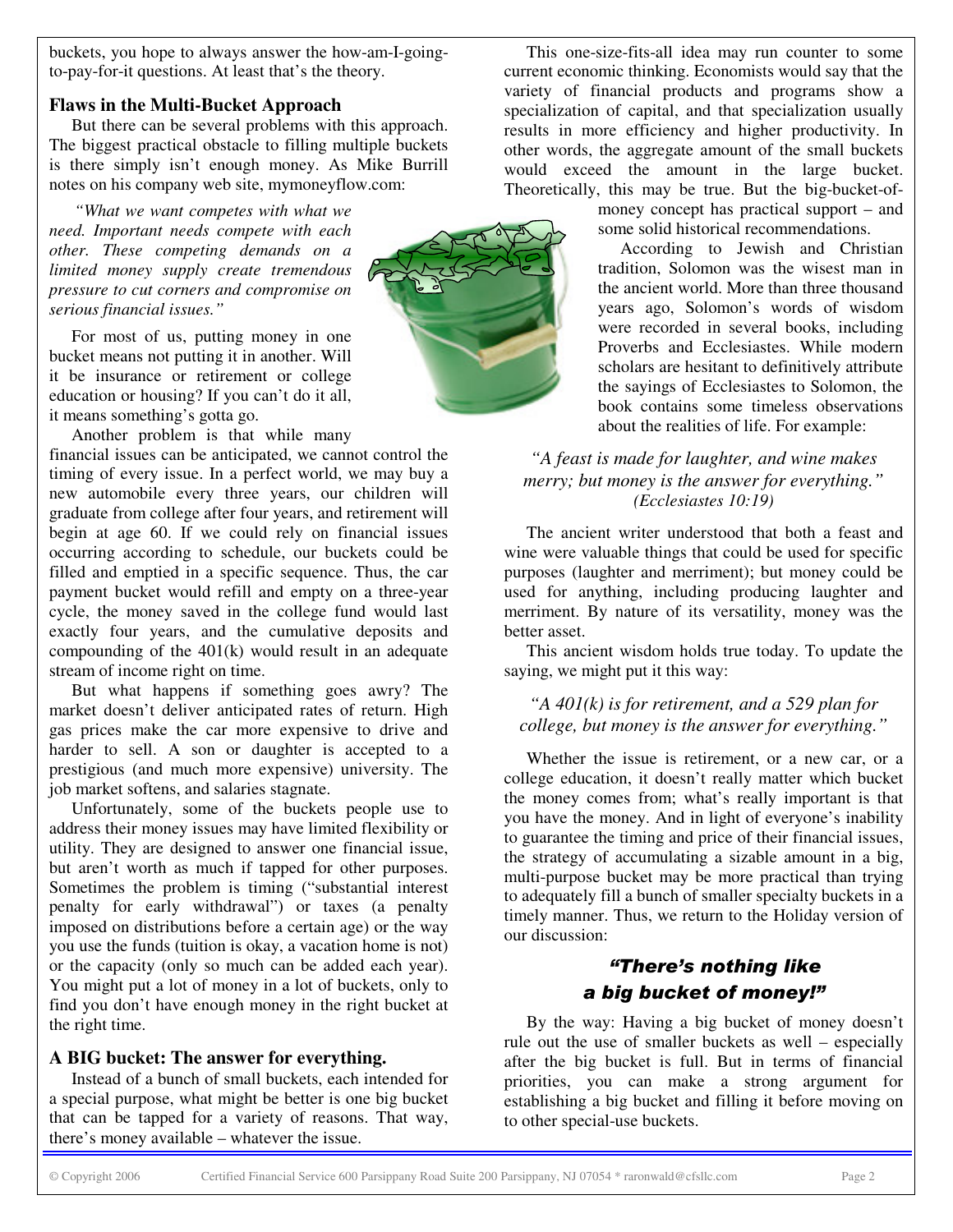#### *STRATEGIES AND APPLICATION*

# **BIG BUCKET CANDIDATES**

If you already read the previous article, you have an overview of the Big Bucket concept. If you understand the idea, your next question might be



"So what do I use for my big bucket?"

Individual circumstances dictate that the answer will be different for everyone, so this article can't make specific recommendations (see the fine-print disclaimer that accompanies each issue). But we can offer some observation and commentary on what makes for a good big bucket, as well as some of the perceived pros and cons of financial vehicles that might commonly be used as big buckets.

#### **Desirable Features in a Big Bucket**

**Liquidity.** You never know when you may need the money, but you want to know that when you need it, you

can get it – as quickly as possible. If it takes longer than a week to move the money from the bucket to your pocket, it's not very liquid.

**Stability and safety.** Since the money accumulating in a Big Bucket may need to be tapped, this isn't a place to speculate. Three months from now, three years from now, three decades from now, you want some guarantees; that the money will be there, that principal is secure, that interest or dividend earnings will be distributed.

**Minimal transaction costs.** Because money

may flow in and out of this bucket on a regular basis, you must be aware of the transaction costs. These can be fees charged by the financial institution (such as fees, commissions, surrender charges, or loan interest), or income taxes assessed by the government when a transaction is completed.

**Reasonable rate of return.** Based on the previous three features, a shoe box would be a serviceable big bucket, except for one thing: Accumulated money that doesn't generate a return is stagnant. While not being used (or spent) by you, the deposits to the bucket should at least generate some return.

#### **An Evaluation of Several Big Buckets**

This isn't a comprehensive list. Quite likely, your financial professional may have some other alternatives for your consideration. And the analyses provided here are only broad descriptions of general characteristics; each of the items mentioned below comes with a variety of "optional equipment." If you really want to find the best big bucket for your situation, a personal discussion

with a knowledgeable professional is strongly recommended.

**A Bank Savings Account.** *Pros:* High in safety (deposits guaranteed by the FDIC). High in liquidity – funds can be liquidated at any time, usually the same day. Dollar-for-dollar deposits – there are no sales charges or fees for establishing the account, and few minimums.

*Cons:* Low returns (typically the lowest rate of return for fixed accounts – i.e., those that pay regular interest.) Higher returns may require higher minimum balances. Income tax is assessed annually on the interest, even if the account holder compounds the interest rather than receiving it. Some banks may charge a fee for closing the account (they might also waive the fee).

*Commentary:* The rate of return might not be the greatest, and the tax can be a nuisance, but for simplicity, certainty and immediate accumulation, the bank can deliver big bucket features. A small business owner once told a protégée, "There's nothing better than having \$100,000 in the bank. I sleep better at might because I know that whatever could happen tomorrow, \$100,000 can probably take care of it. It might not be enough to solve the problem, but it's probably enough to buy me the time to figure out how to solve the problem. And all I

have to do is walk up to a teller."

**A Money Market.** *Pros:* High stability. Although deposits are not guaranteed, most money markets maintain a stable share price of \$1.00. Low costs: While they may have minimum deposit requirements (ranging from perhaps \$250 to \$5,000), most money markets have no sales charge on deposits and no surrender charges on liquidations.

*Cons:* Although very stable, there are no

guarantees of principal or interest. Average returns may exceed those of bank savings accounts, but monthly returns could fluctuate. Like other mutual funds, income tax is due on most dividend distributions (assuming the account is held outside an IRA or similar retirement account). Liquidation may be made from a checking account connected to the money market, or written instruction (a process which may require a signature guarantee or other notarized authorization.)

*Commentary:* A money market is a mutual fund which holds conservative, short-term investments, some or all of which may be guaranteed. For some, the only perceived difference between a money market and a savings account is the lack of guaranteed interest and is offset by slightly higher returns. Because money market accounts are often connected with mutual fund companies, transfers to and from other mutual funds within the "family of funds" can be executed easily and at low-cost.

**Life Insurance Cash Values.** *Pros:* High degree of safety, stability and liquidity over the long term. Whole life insurance contracts declare a minimum guaranteed



"pros" and "cons" to compare choices.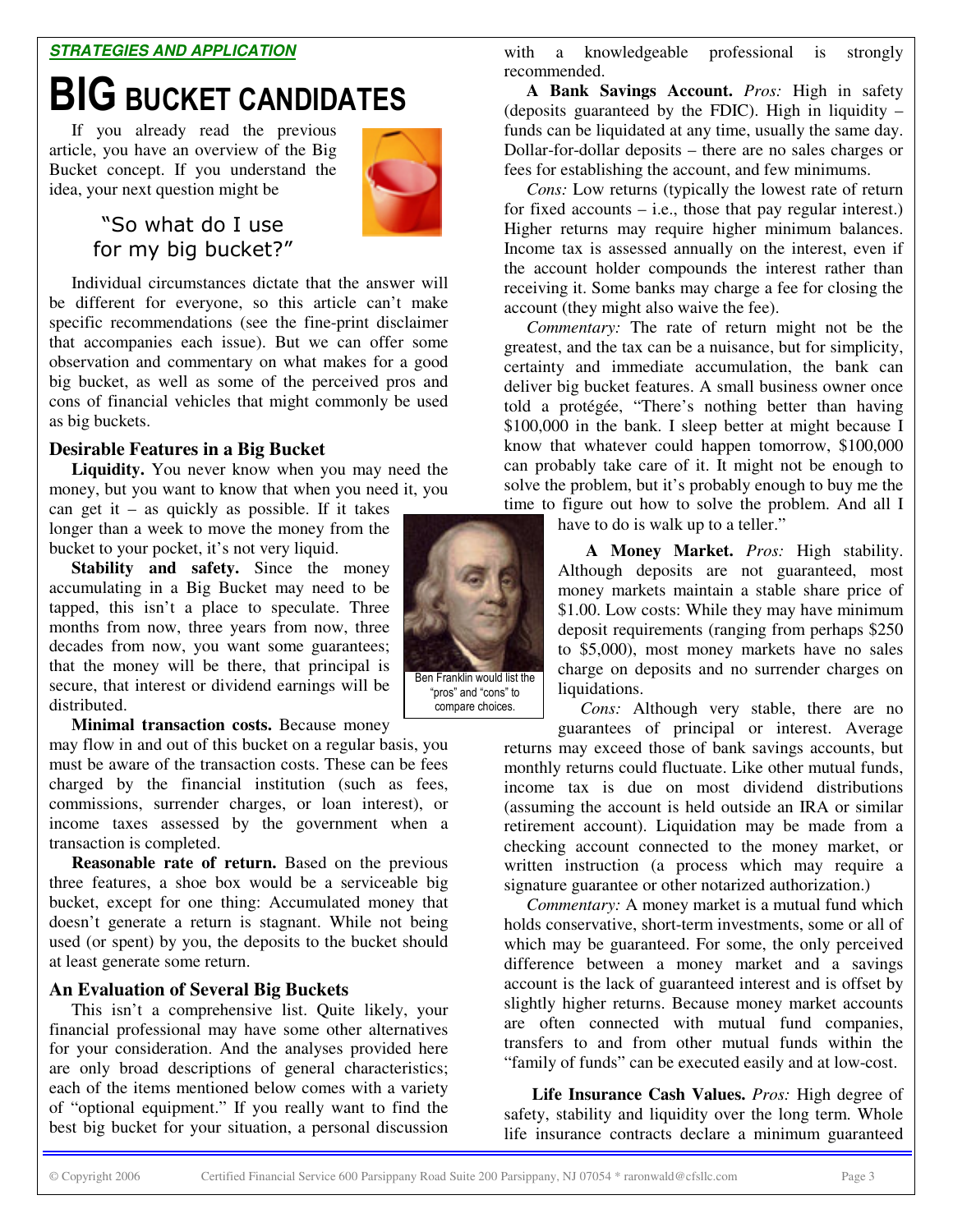accumulation each year, along with dividends, which are not guaranteed. For long-term policyholders, dividends may deliver returns substantially higher than those from a savings account or money market. Further, there is tax deferral on the build-up of cash value. These values can be accessed at any time as withdrawals or loans. Distributions from the cash value of the life insurance can be structured so that no income tax is incurred.

*Cons:* Higher start-up costs. In order to have the benefits of the cash value, you must also pay the cost of life insurance. In a typical cash-value contract, the insurance cost is heaviest in the early years, which means

cash value grows slowly at the beginning. Insurance contracts also require regular ongoing premium payments. While there may be some ability to "start and stop," most cash value life insurance works best when premiums are paid steadily over a long period of time.

*Commentary:* When it's full, there may not be a better big bucket of money than life insurance cash values. (And what's more, the life insurance bucket is filled as well.) But using a cash value life insurance policy as a big bucket is a long-term commitment. To use a business school phrase, cash value life insurance policies have a "capitalization phase;" it takes time to fill the bucket and recover the start-up costs. Even with the option of paid-up additions (extra premium payments to increase the rate of cash value accumulation), the typical turn-around time on tapping cash values is at least five years, but the optimal accumulation period to maximize growth and benefits is even longer.

**Municipal Bond Mutual Funds.** *Pros:* High liquidity, minimal tax costs (if at all), moderately high safety and stability. A municipal bond fund is a managed portfolio of municipal bonds, each with a unique rate and maturity. This portfolio may change frequently, as management buys and sells in accordance with their assessment of market conditions. Although the market value of the portfolio will fluctuate daily, the bonds are contracts, and many municipal issues are also insured, so these funds are considered quite stable and conservative.

Shareholders own a proportionate fraction of the total value of the fund, and are eligible to receive dividends as the portfolio receives interest payments. Most muni-bond funds pay a dividend each month, reflecting the overall interest earnings from the portfolio. These dividends can be reinvested to buy more shares of the fund, which allows for compounding within the account.

Historically, municipal bond fund rates of return will be higher than those offered by savings accounts or money markets, however, past performance is not a guarantee of future results. This dividend/interest is also federal income tax-free, and in many cases, exempt from state and local taxes as well. Account holders can

liquidate shares at any time, directly from the fund company, usually receiving a check within five business days.

*Cons:* Possible sales charges/surrender charges, management fees, fluctuation and possible loss of principal. One way or another, shareholders pay for the administrative, management and distribution costs associated with the operation of the fund. In some cases, this may be in the form of up-front sales charges, i.e., a portion of each deposit goes to the fund and not the shareholder's account. In other arrangements, the fund may charge a fee when shareholders liquidate shares.

> Annual management and expense charges will also eat into returns.

While muni-bond funds historically show long-term stability and steady dividend payouts, short-term losses are possible. If interest rates rise quickly, bond fund portfolios may decline in

value, and as a result, the share price may drop. Thus, it is possible that even with the regular reinvestment of dividends, a shareholder's value could decrease. An example: 100 shares at \$10 on January  $1<sup>st</sup>$  would be worth \$1,000. Ten months later, 110 shares at \$9 would give an account value of \$990. The result: a 10% increase in shares, and a 1% loss in total return. (To be fair, share prices might go up, too. The only downside? If you sell shares for more than their purchase price, the sale will be subject to capital gains tax.)

*Commentary:* Assuming you have the demeanor to handle share price fluctuations, a muni-bond mutual fund can function ably as your big bucket – especially if you have a lot in it. If the total account value is around \$150,000, it's probably not going to make much difference if the daily value goes up or down by \$50. As long as the long-term trend is steadily upward, and your financial issues don't require a complete liquidation, you can take advantage of the higher returns and tax-favored status.

As we said at the beginning, the above commentary represents only the briefest of overviews. For a comprehensive explanation of big bucket options, consult with your team of financial professionals.

#### *RISK MANAGEMENT:*

**"The problem is that no matter what you think of insurance, past problems, future difficulties, etc., it still is a mandatory element of financial planning."**

**- Errold Moody**

The Risk of Not Consulting an Expert About Insurance (next page)

*DESIRABLE FEATURES:* **- Liquidity - Stability and Safety - Minimal Costs - Rate of Return**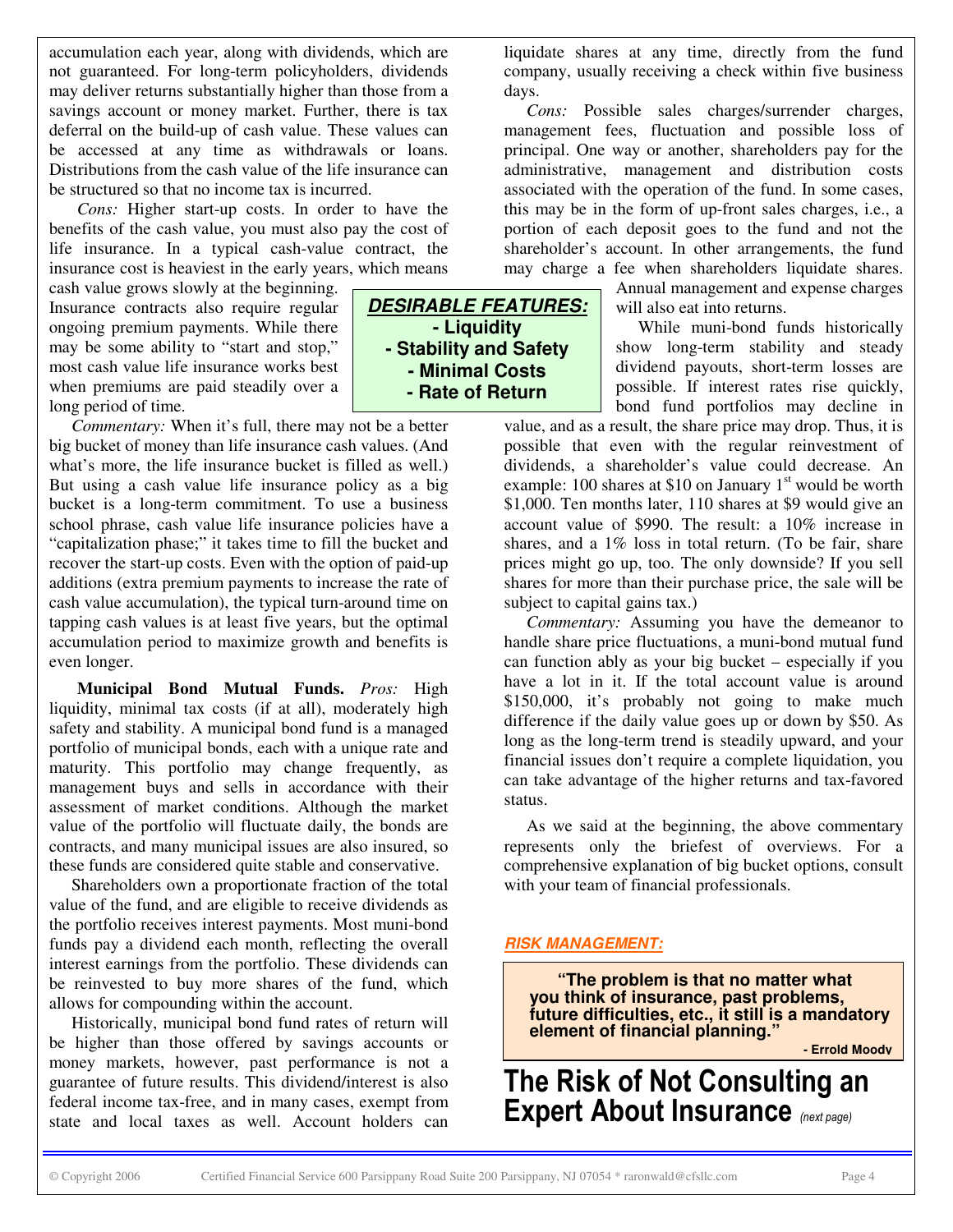Ever played the game "Would you rather…?" It's

where one person asks you to choose between two

hypothetical situations. For example:

#### *Would you rather see your dentist or your insurance agent for an annual check-up?"*

#### *(Hmmm. Isn't there another option?)*

Let's face it. Insurance is the ugly stepchild of financial planning. Unless you're involved in the business, it's not something you want to think about, because the background for insurance is unpleasant events: accidents, property damage, disability, death. And while insurance might be a necessary component of your financial life, nobody gets fired up about paying for something they hope never to use. Furthermore, insurance is complicated – riders, deductibles, definitions of loss, cost-of-living adjustments, exclusions, etc. And for some people, here's what makes the unpleasant nature of insurance even more uncomfortable: most of it is sold by commissioned salespeople. Thus, any information or advice provided by the insurance agent is inevitably biased, and not to be trusted.

When insurance is seen as tragic events, complex products, money out-of-pocket for benefits you hope you never use from suspicious sources, it's

no wonder people don't like insurance. So what can you do?

#### **The Choices**



**1. Do it yourself.** Equipped with a credit card, Internet access, a cell phone and a list of toll-free numbers, you can eliminate the insurance agent

and "buy direct." Of course, the best consumer is an educated one, so you should also do some research, both on the philosophies and details of insurance. In other words, make insurance your "hobby."

**2. Hire a fee-based planner.** This approach shortcircuits the perceived conflicts of interest inherent in commission-based compensation, and allows you to take up other hobbies that you really enjoy. As the Guinness commercial would say: "Brilliant!"

Except…

It seems many fee-based planners don't know much about insurance. This is the assessment of Errold F. Moody, Jr. who maintains what he claims is "the largest and most comprehensive planning site on the Internet" (www.efmoody.com). Citing a 1999 article, Moody notes that…

*"…a recent commentary in the Journal of Financial Planning indicated that many planners were not looking at, or at least not emphasizing enough, the entire area of* *risk management – not just life insurance, but also disability, health, long-term care and liability coverage."*

Moody follows with some commentary of his own. (As you read this, keep in mind that for the past 22 years, Moody's "major focus has been in individual fee financial planning." As a professor at the University of California at Berkley and Irvine, he taught classes for Professional Designation in Financial Planning. And from 1995-2004, he was an Insurance instructor for various licenses and continuing education programs.)

*"Insurance is, in my mind, one of the most difficult of all planning areas. While it is easy to get information about mutual funds and other investments from the likes of Morningstar or Value Line, it is almost nigh on to impossible to obtain [an] objective and intensive analysis of a life insurance product. Therefore, since the analysis is hard, and since very few planners had the capability to do such analysis, they simply have decided to effectively eliminate planning for that area in total….Therefore, while somebody may have limited the conflict of interest in regards to commission, they simply have paid an hourly or flat fee for an incompetent, unknowledgeable adviser who [has] effectively breached its fiduciary obligation to a client."*

Conclusion: A fee-based planner who doesn't know insurance probably isn't going to help you.

**3. Find a knowledgeable, trusted agent – even if they receive commissions.** Moody acknowledges that "while it is unquestionably true that commissions can taint the planning process, it is not a universal fact." The real issue is the financial professional's knowledge of insurance, their ability to accurately transmit that information to the consumer, and then deliver the appropriate products. Because of the variety and complexity of insurance contracts, you need to work with someone who is immersed in the business, the most likely "expert" is an insurance agent, commissioned or not.

Bottom line: If you want to take care of your insurance issues, find a good agent. One of the biggest mistakes in risk management is trying to do the job without expert assistance.

## *DETAILS:* Who Are Your Beneficiaries?

When you submit an insurance application, IRA account, or a 401(k) enrollment form, one of the required sections is the beneficiary designation. In the moment, many people may not give the process much thought, simply naming a spouse and/or children and then putting the whole thing out of mind. But the correct designation of beneficiaries is an important detail, and little mistakes can have big consequences.